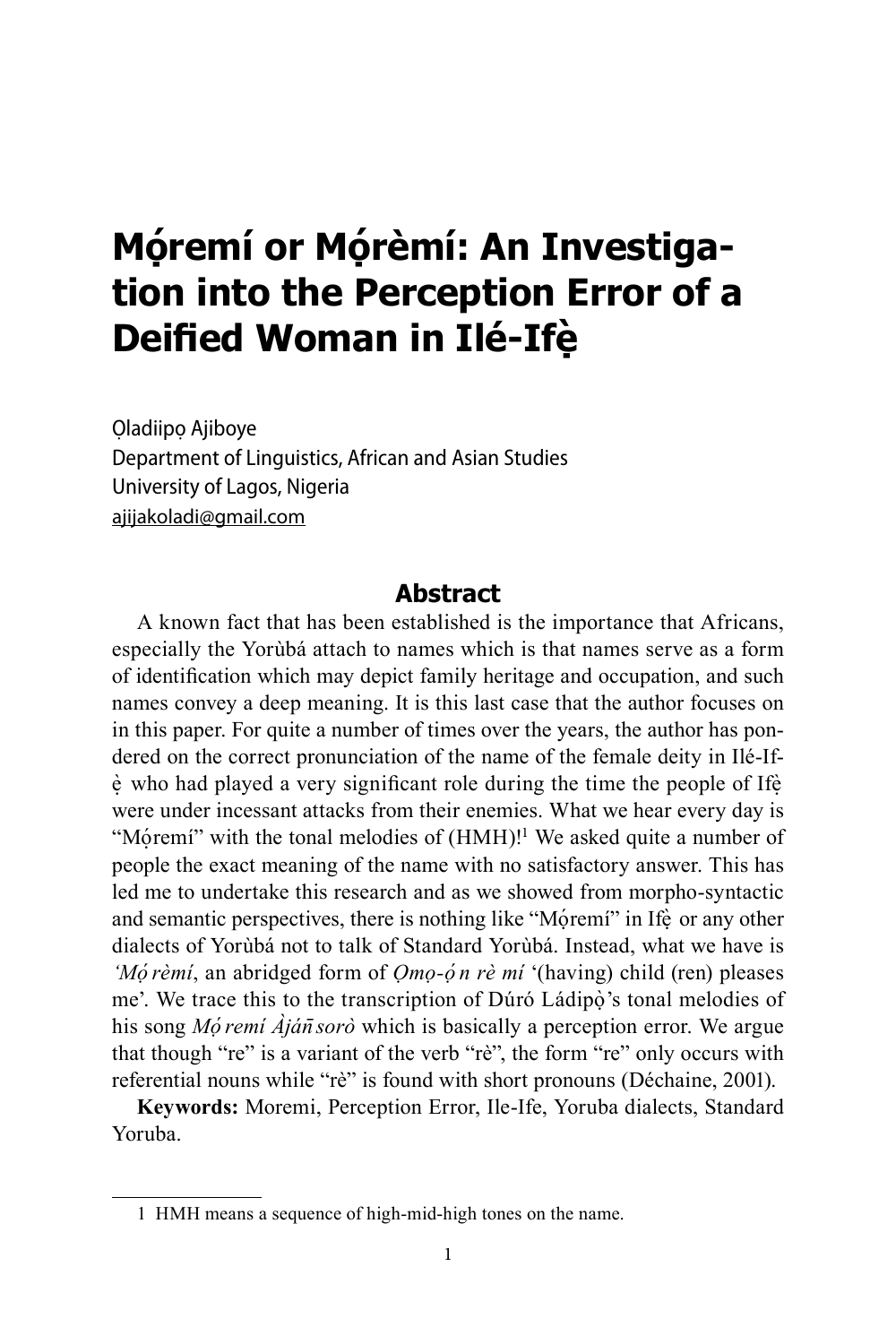#### 2 Ajiboye

## **Introduction**

The research emanates from the curiosity of the author concerning the exact pronunciation of the name "MOREMI" from his linguistic knowledge of the theory of compositionality (Partee, 2004) of the name, which is famous among the Central Yorùbá dialects comprising, Ifè, İjèṣà, Àkúré, Èkìtì, Ondó and Mò bà. We rely on documented history of Ile-Ifè to give a historical background of the woman and goes on to data collection from Ifè, İjèṣà, Èkìtì and Mo bà land on other names related to the name of this famous woman. We are going to show that [re], though exists as a variant of /rè/, it does not occur after an object pronoun with a high tone. We are also going to claim that the wrong pronunciation of the name as *Mọ́remí* instead of *Mọ́rèmí* which is an abridge form of *Ọmọ́rèmí* is due to the tonal melody change when the name is rendered in a song, the channel through many people get to know about the woman.

#### **Who is this woman?**

The woman, who to me, has been corruptly or wrongly called MOREMI was said to have hailed from Ilé-Ifè (Adelegan, 2009, pp. 112). The legend, according to (Johnson, 1921, p. 147) was known for two attributes: her bravery and beauty. As to the first attribute, Adelegan (2009: 112) describes her as:

'a woman of valor, a mother in a million, a unique personality, a woman of honor, a rare gem, an epitome of motherhood and a strategic warrior.

She grew up at a time the Ife people were in crisis due to incessant attacks from their enemies described as Ugbo.<sup>2</sup> Indeed, Adélégàn (2009: 113) makes it clear that:

'The people who formed the Ugbo secret society before they raid Ife were the Ife but they went to go and settle at Igbogbo.'

<sup>2</sup> Though this writer is not a historian but there are two issues with the story of 'Moremi' as told by many people. First, is the issue of the attacks by foreign warriors the cause of which nobody was able to state or ascertain. Second is the claim that the enemies are Ugbo/Igbo. This also raises questions such as: (a) Are the Ugbo attackers the same as the Igbo we know today or a Yorùbá community close by that was so nick named? (b) If they are the Igbo that we know today, the question would be, how did they manage to travel through other Yorùbá communities from their home to Ife without any intervention? We follow Adelegan to assume that they must have been a Yorùbá community not far from Ilé-Ifè called Ugbó 'forest' people. Whatever may be the true historical fact about the history of this woman and the roles she played in Ifè, I am not going to take a position since that is not within the purview of this paper.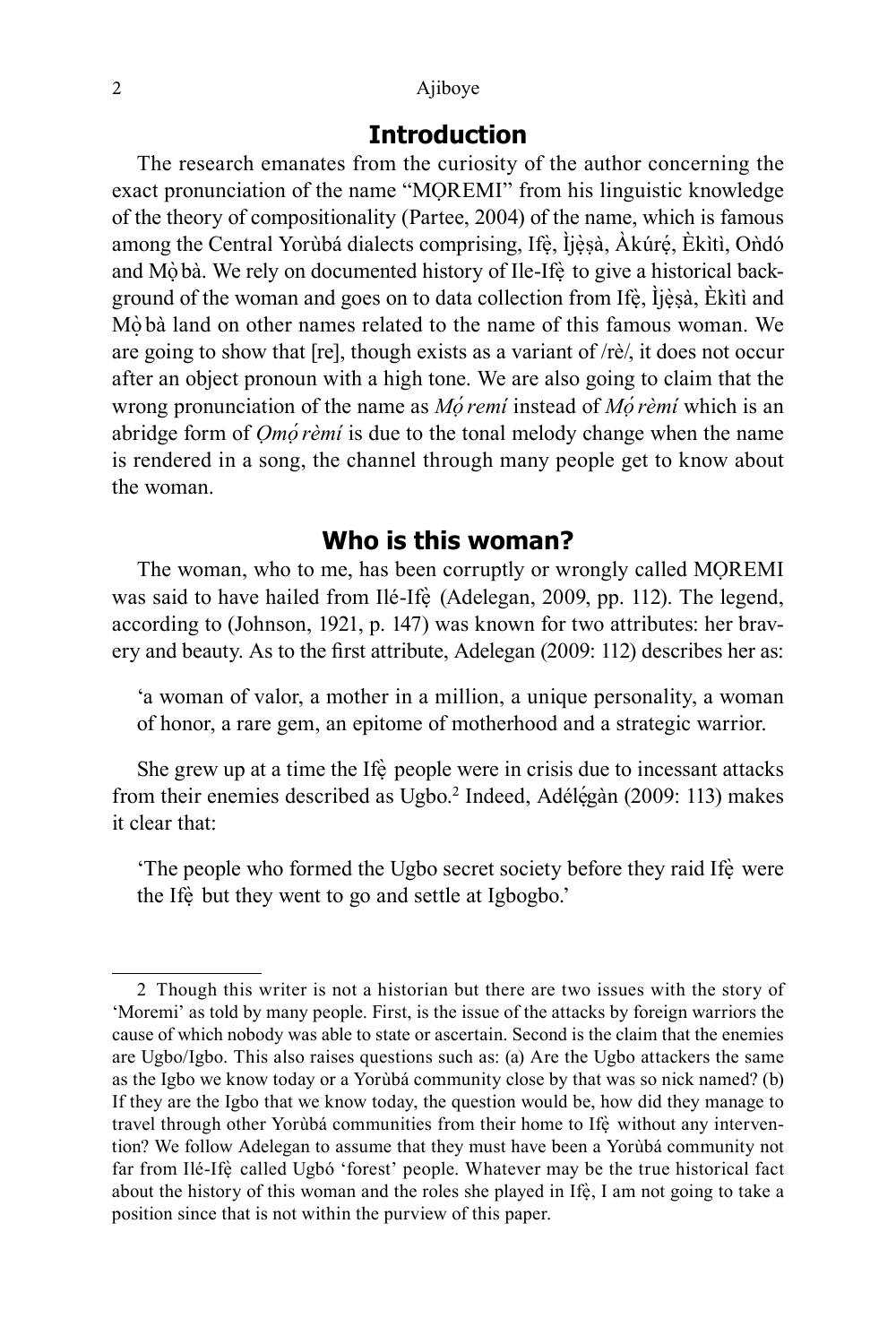While the ravage lasted, the Ife people became helpless even with an appeal to their various gods. It was at this point that an unknown lady who had only a son (as reported in Johnson) came out and promised to confront the Ife enemies. MOREMI's gesture met with no opposition contrary to expectation. How would a woman make up her mind to singlehandedly wage war against the enemies that the entire Ife warriors could not defeat? One could only understand Ife's mute on this seeming ridiculous decision of a woman to confront an invisible army from the point of view that they have tried many times in vain and would accept any help coming from any source. To be brief about this, MOREMI made a covenant with Esinminrin, the goddess of River in Ife to offer a costly sacrifice to it if Ife could win the battle. On the next raid, she submitted herself to be taken as captive with a hidden agenda of going to know their secret so that she could find a way of revealing this to the Ife warriors. Her beauty caught their attention, so they took her back to their base and handed her to the king with some other booties. After a while, having gotten what she wanted, escaped back to Ife where she leaked the weakness of their enemies. At the next attack, Ife had an easy defeat of the Ugbo who hitherto were considered to be spirit whereas they merely covered their body with dry  $\dot{e}$  *kan* grass! The Ife simply approached them with firelight which set them ablaze. In fulfilment of her vow, the woman offered Olúorogbo, her only son as sacrifice to the goddess.

Today, in Ilé Ifè, the statue of MOREMI can be found at Obáfémi Awólówò University (OAU) and at the palace of Oòni when going to Àtìbà enroute Eyindi route. She is also recognized and referred beyond Ilé-Ifè. In Ofà, (a place where she was actually born) a building was erected in Onímò kàá compound. Several times, the building was demolished by overzealous Islamic fundamentalists who considered the erection of the building with her statue as fetish. However, each time the building was demolished, the people who constructed it would rebuild it and today, not only is the building standing, but now there is also a shopping complex around it. In addition, Moremi Comprehensive Girls High School, Ofà was also established in the early 1980s to further immortalise her. Apart from  $\dot{O}$  fà, at the University of Lagos, there is a female Hall named after her with her statue of hers in front of the building.

#### **3.1 Evidence for the true name?**

So far, so good, you would observe that we have been trying as much as possible to avoid writing the name of the woman and where we did, we tried to write it in capitals without marking any tones on it. In this section, we present robust data to show the distribution and occurrence or *rè/re* and *wù/wu*.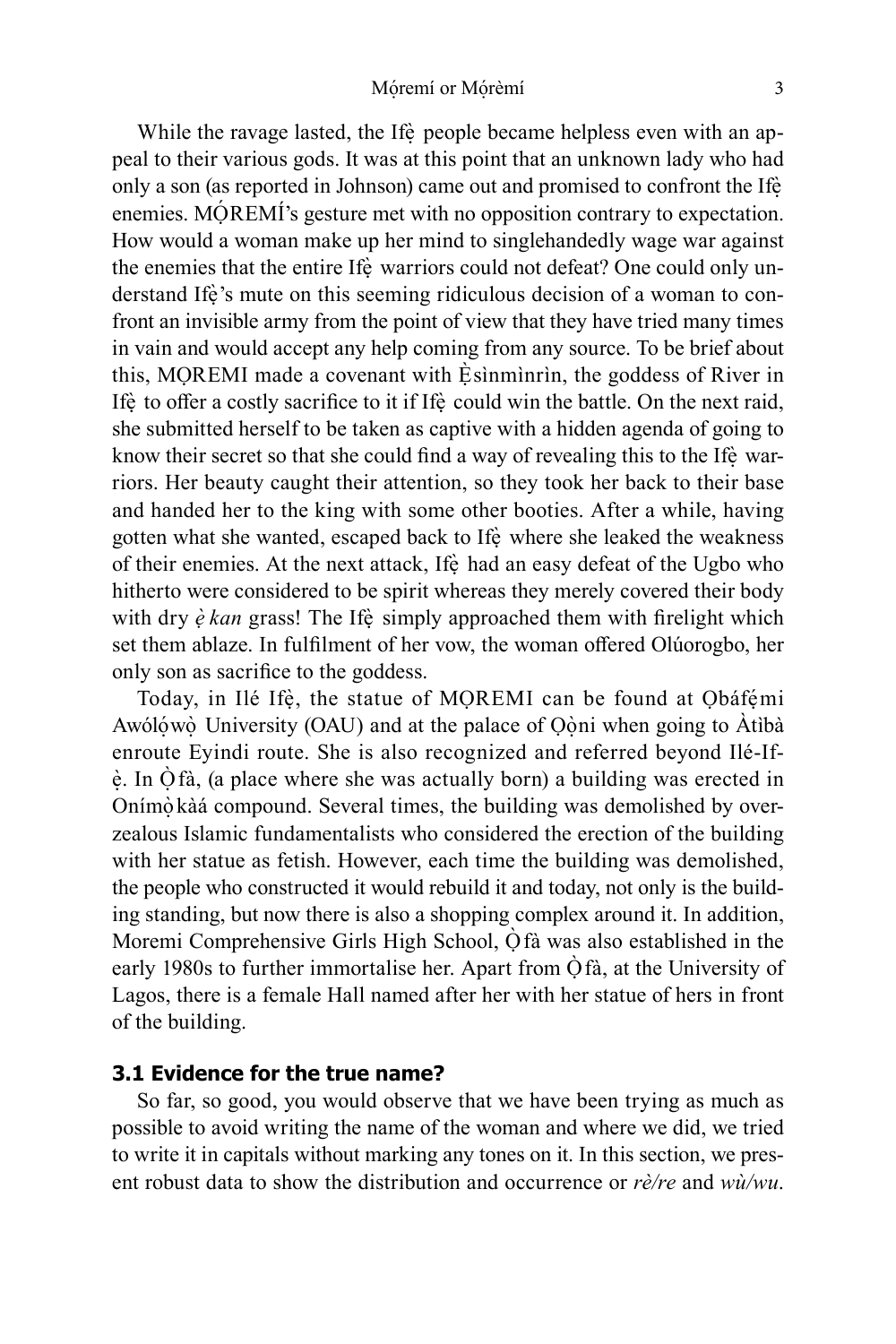#### 4 Ajiboye

First, is the data<sup>3</sup> on *rè* and *re*. as we can see, the low-toned *rè* occurs preceding the pronoun *mí* as in (1).

| (1) | a.             | Adérèmí  | 'Crown pleases me'             |
|-----|----------------|----------|--------------------------------|
|     | b.             | Oyèrèmí  | 'Chieftaincy pleases me'       |
|     | $\mathbf{c}$ . | Awórèmí  | 'Cult pleases me'              |
|     | d.             | Elúrèmí  | 'Elú pleases me'               |
|     | e.             | Ògúnrèmí | 'Ògún pleases me'              |
|     | f.             | Akínrèmí | 'Valour pleases me'            |
|     | g.             | Folárèmí | 'Make honour/wealth please me' |
|     | h.             | Omírèmí  | 'River goddess please me'      |
|     | i.             | Ifárèmi  | 'Ifá pleases me'               |
|     | j.             | Oyárèmí  | 'Oya pleases me'               |
|     | k.             | Olàrèmí  | 'Honour/wealth pleases me'     |

On the other hand, in (2), this verb surfaces as mid-toned *re* when it occurs after a referential noun *ẹni* 'person'.<sup>4</sup>

| (2) | a.             | Awóreni | 'Awo pleases person'           |
|-----|----------------|---------|--------------------------------|
|     | b.             | Owóreni | 'Owó pleases person'           |
|     | $\mathbf{c}$ . | Oláreni | 'Olá pleases person'           |
|     | $d_{\cdot}$    | Omóreni | 'Omo pleases person'           |
|     | e.             | Adéreni | 'Crown pleases person'         |
|     | f.             | Elúreni | 'Elú pleases person'           |
|     | g.             | Omíreni | 'River goddess please person'  |
|     | h.             | Olàreni | 'Honour/wealth pleases person' |
|     | i.             | Ifáreni | 'Ifá pleases person'           |
|     | $\mathbf{1}$   | Ováreni | 'Oya pleases person'           |
|     |                |         |                                |

The last piece of evidence which corroborates the data in (1) and (2) is found in the song in (3) which is mostly sang by women in towns and villages in the entire central Yorùbá.

| (3) |            | rė          | mi | It pleases me, |
|-----|------------|-------------|----|----------------|
|     | $3s\sigma$ | please 1sg, |    |                |

<sup>3</sup> I got the data in (1) and (2) from Deaconess Bámitálé Ajàyí-Bèmbé from Ilé-Ifè. Thanks to Olúrèmí Adékòyà who facilitated the collection of data from the woman.

<sup>4</sup> Note that *(ẹ)ni* can be replaced with any other personal name such as Adé, Òjó and strong pronouns like *àwa, èmi, e ̣ ̀yin* and the tone will remain mid. Consider *Ifá re àwa* and not *Ifá rè àwa*. See the discussion in section 3 below.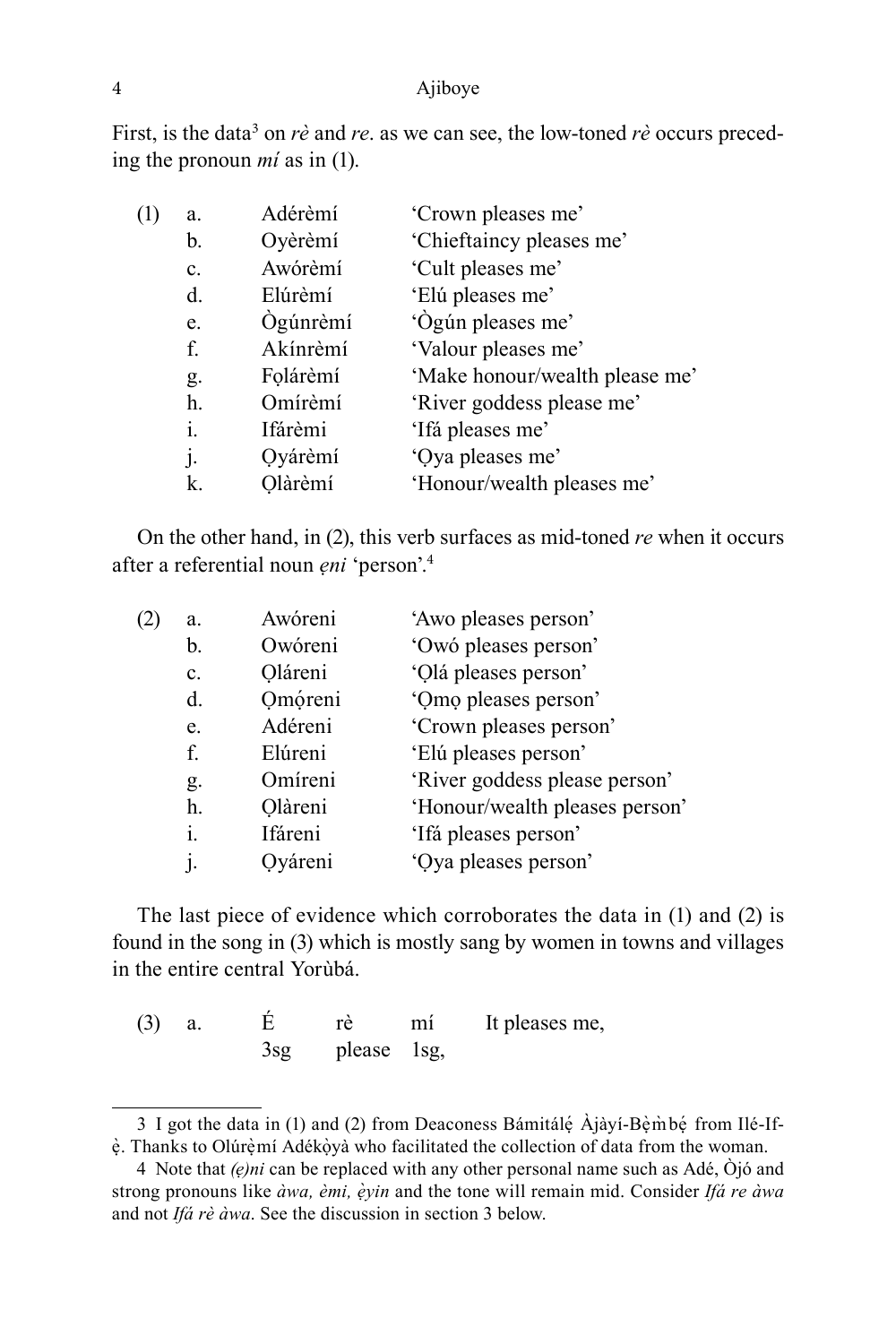bé se í rè  $\dot{\circ}$  as it pleases you. as do Prog please 2sg

| Ìkàrà |                      | an         | mú                |            | k'omo the bean-cake given to a child   |
|-------|----------------------|------------|-------------------|------------|----------------------------------------|
| labò  | bean-cake            | 3pl<br>ojà | take<br>at-return | give-child | on returning from the market<br>market |
| É     | rè<br>3sg please 1sg |            | emph.             |            | mí o e. It pleases me greatly          |

Another piece of evidence comes from the synonym of *rè* and *wù* and their behavior in the exact way when they enter into syntax especially in the composition of personal names. Consider the parallel names to (1) and (2) in (4) and (5) respectively.

| a.             | Adéwùmí  | 'Crown pleases me'             |
|----------------|----------|--------------------------------|
| b.             | Oyèwùmí  | 'Chieftaincy pleases me'       |
| C <sub>1</sub> | Awówùmí  | 'Cult pleases me'              |
| d.             | Elúwùmí  | 'Elú pleases me'               |
| e.             | Ógúnwùmí | 'Ògún pleases me'              |
| f.             | Akínwùmí | 'Valour pleases me'            |
| g.             | Foláwùmí | 'Make honour/wealth please me' |
| h.             | Omíwùmí  | 'River goddess please me'      |
| $i$ .          | Ifáwùmi  | 'Ifápleases me'                |
|                | Oyáwùmí  | 'Oya pleases me'               |
| m.             | Olàwùmí  | 'Honour/wealth pleases me'     |
| a.             | Awówuni  | 'Awo pleases a person'         |
| b.             | Owówuni  | 'Owó pleases person'           |
| c.             | Oláwuni  | 'Olá pleases person'           |
| d.             | Omówuni  | 'Omo pleases person'           |
| e.             | Adéwuni  | 'Crown pleases person'         |
| f.             | Elúwuni  | 'Elú pleases person'           |
|                | Omíwuni  | 'River goddess please person'  |
| h.             | Olàwuni  | 'Honour/wealth pleases person' |
| $i$ .          | Ifáwuni  | 'Ifá pleases person'           |
| j.             | Oyáwuni  | 'Oya pleases person'           |
|                | j.<br>g. |                                |

In Ulálè, a village where the researcher hails from, there are two interesting names: *Ọmọ́wùmí* and *Ọmọ́rèmí* given to two girls some sixty years ago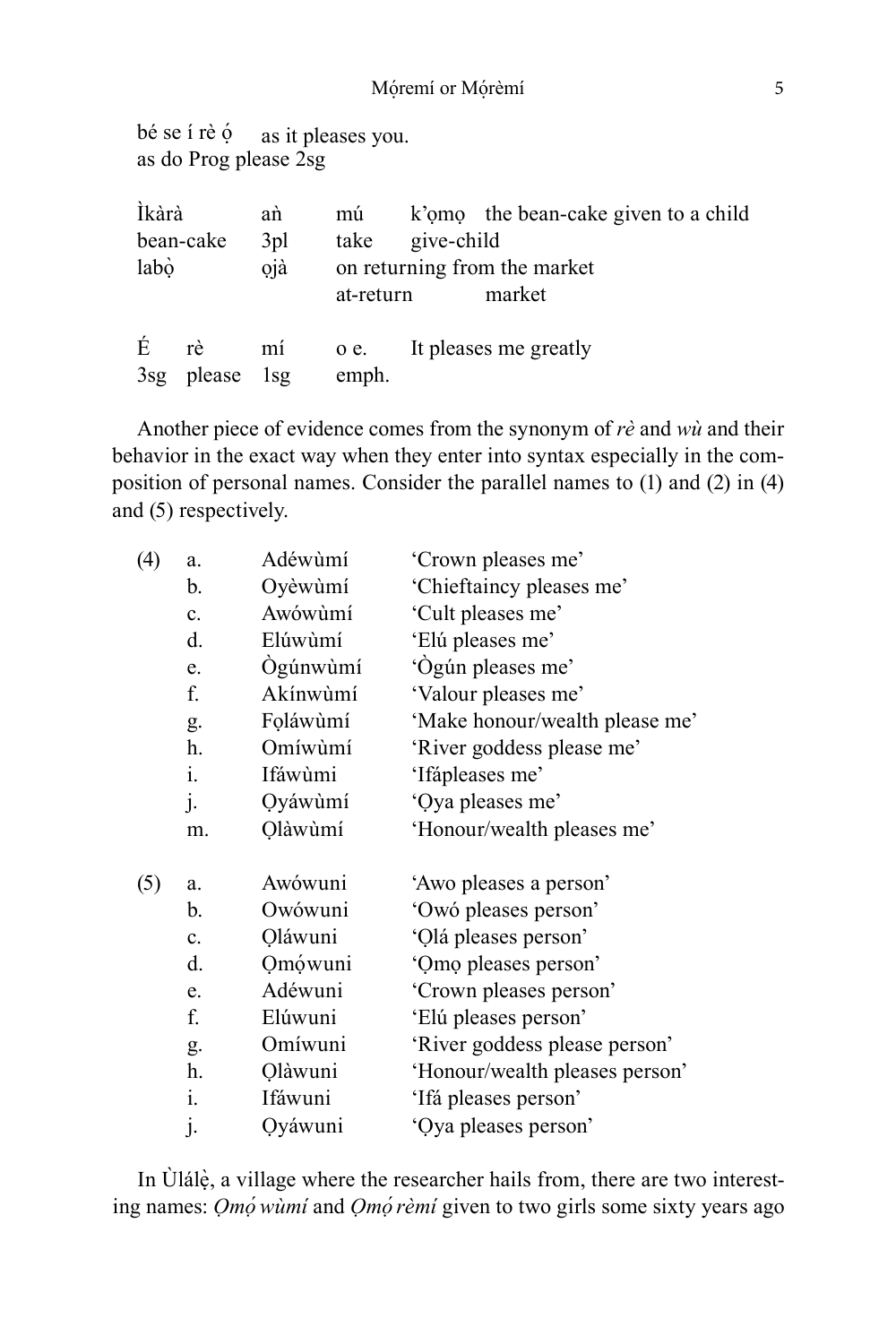from the same compound that best shed more lights to the point being established here. While *Ọmọ́rèmí* is given by parents who were unexposed and no member of the entire family ever received a western education, *Ọmọ́wùmí* was given to a girl by her parents who were not only Christians but also enlightened, yet the two names mean the same thing. Our observation is that the parents who named their daughter *Ọmọ́wùmí* had gotten interaction with people who have western education and speak the standard Yorùbá language; thus, the choice of *Ọmọ́wùmí* instead of *Ọmọ́rèmí* whereas the other parents had no privilege to mix with people from outside the environment at that time. In other words, *Ọmọ́rèmí* is common to the people from the central Yorùbá dialects as a name while *Ọmọ́wùmí* is common among people from the other parts of Yorùbá land especially the Oyó.

#### **Discussion**

From the data presented in 3.1, the emerging facts are the following. First, the verb rè comes with an underlying low tone which changes to mid. This phenomenon has been widely discussed both descriptively and theoretically in the literature. In a theory-based account (Déchaine, 2001) and (Ajíbóyè, Déchaine, Gick, & Pulleyblank, 2011), it is demonstrated that a monosyllabic verb which bears a low tone drops its low tone when it takes a referential noun or a strong pronoun as its direct object and takes a default mid tone instead. That is what we find in (2). By contrast, the low tone is retained if the object is a weak pronoun as reflected in (1). Note that all the weak pronouns have two variants based on high and mid tones. In the case under discussion, the 1sg pronoun can either be realized as *mí* or *mi*, depending on the tone of the verb. In other words, if the tone of the verb is low or mid, its object weak pronoun is going to bear a high tone. (6a&b) But if the verb bears a high tone, the tone of the object changes to mid (6c)

| (6) | а. |             | Ségbowè nà mí 'Ségbowè beat me'    |
|-----|----|-------------|------------------------------------|
|     | b. | Júnío jo mí | 'Junior resembles me'              |
|     |    |             | Jùmò ké bú mi. 'Jùmò ké abused me' |

In the realm of phonology, the tone alternation under discussion has been observed as instance of tone polarity and the explanation and analysis for this is due to Obligatory Contour Principle (OCP). The same explanation holds for the second verb *wù* which I have shown has exact distribution and behavior with *rè*.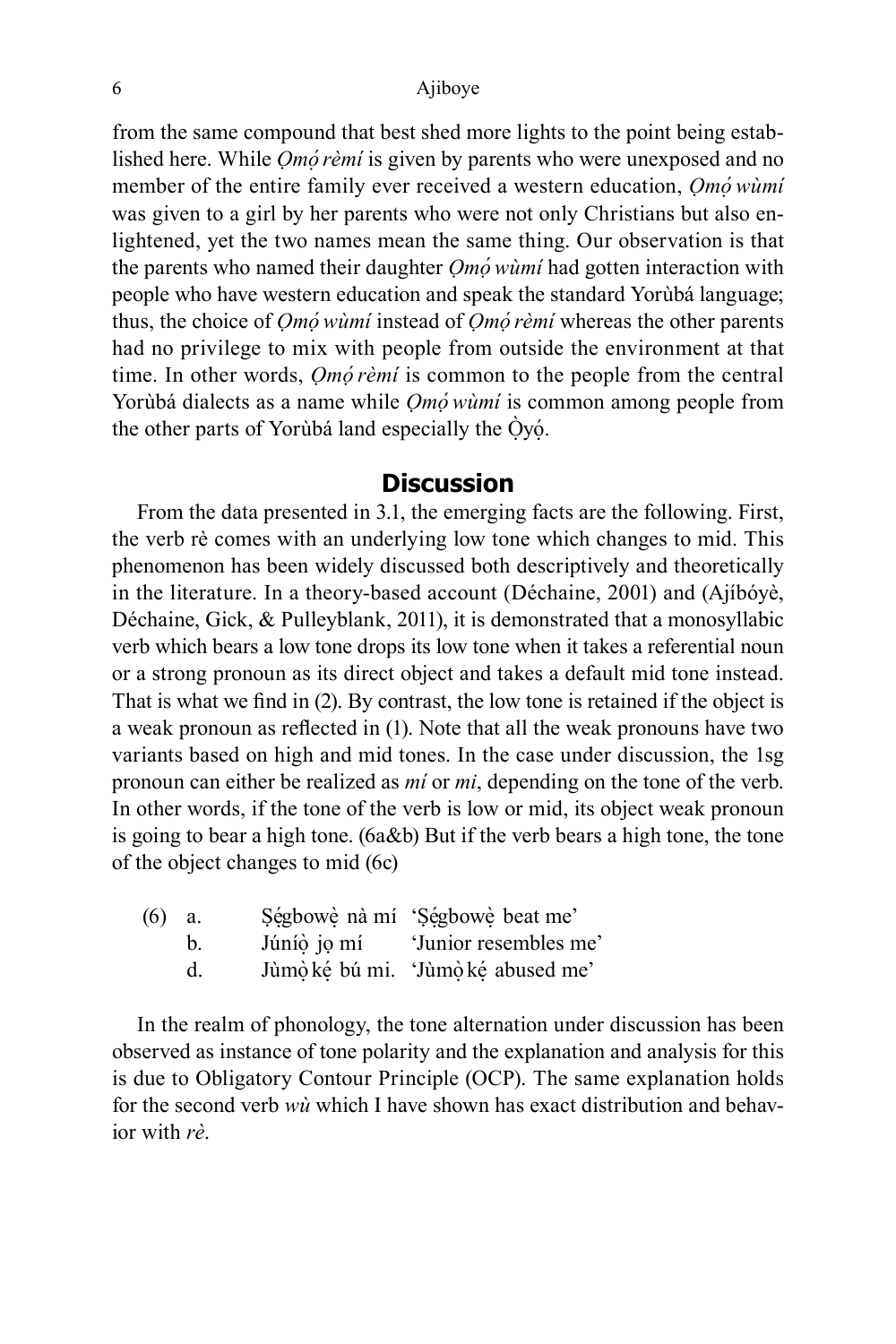## **How Does Móremí come to be?**

Having established that *M*o *rèmi* is the correct form that will give the correct pronunciation which will in turn give a true meaning of the name, what remains to be accounted for is how *Mo<sup><i>remi*</sup> comes to be. Beginning with</sup> Johnson (1921: 147) which wrote the name as Mọrẹmi with no tone marks! That name is outrightly ruled out and none of the possible outputs in (7) is tenable because, it is either they are nonsensical i.e., connoting no meaning, ungrammatical or unintended meaning.

| $(7)$ a. |  |                      |                                                                                                                |
|----------|--|----------------------|----------------------------------------------------------------------------------------------------------------|
|          |  |                      |                                                                                                                |
|          |  |                      |                                                                                                                |
|          |  |                      |                                                                                                                |
|          |  | Mòrèmì Mòrèmi Mòrèmí | Mórémí Mórémi Mórémi Móremí Móremi<br>Móremi Mòrémi Mòrémi Mòremi Mòrèmi<br>Mórèmi Moremi Moremi Moremi Morèmi |

Next, we trace this to Dúró Ládiipò, a famous dramatist, actor, traveling theatre guru and a poet who first brought this lady out of the historic cocoon to the limelight in his drama piece titled 'Moremi Ajasoro' first staged in 1970 (Raji-Oyelade, Olorunyomi, & Duro-Ladipo, 2008, pp. 17-18) and which has been staged within the length and breadth of Nigeria and to many different parts of the word. The famous song where the name appears is rendered as follows:

| Móremí Ajánsórò o/2x | Móremí Ajánsórò o/ $2x$                                            |
|----------------------|--------------------------------------------------------------------|
|                      | Eúré o ún mi mó mò gbà o The goat you gave me, do not take it back |
| Móremí Ajansorò etc. | Móremí Ajánsórò etc.                                               |

Today anywhere and everywhere they talk about this great woman she is being addressed as *Mo<sup><i>remi*.<sup>5</sup></sup> The immediate question that readily comes to mind is what does this name mean with this pronunciation? Recall that one thing that Yorùbá is known for in name giving is in its semantics; every name has meaning. As far as we can tell, *Mó remí* connotes no meaning as it is written and pronounced. We have shown above that the correct pronunciation of that name is *Ọmọ́rèmí* (<*Ọmọ́-rè-mí*) which is shortened to *Mọ́rèmí* with the deletion of the first vowel.

There is one variant of the name that we also stumbled on in the course of our research. According to Johnson (1921: 147-148), the legendary woman is referred to as "Mọrẹmi". Johnson used this name four times in his two-page narration of the story of this woman of great virtue. We came across this new

<sup>5</sup> All the artists on the troupe that produced the play MỌREMI who had cause to pronounce it utter it as such!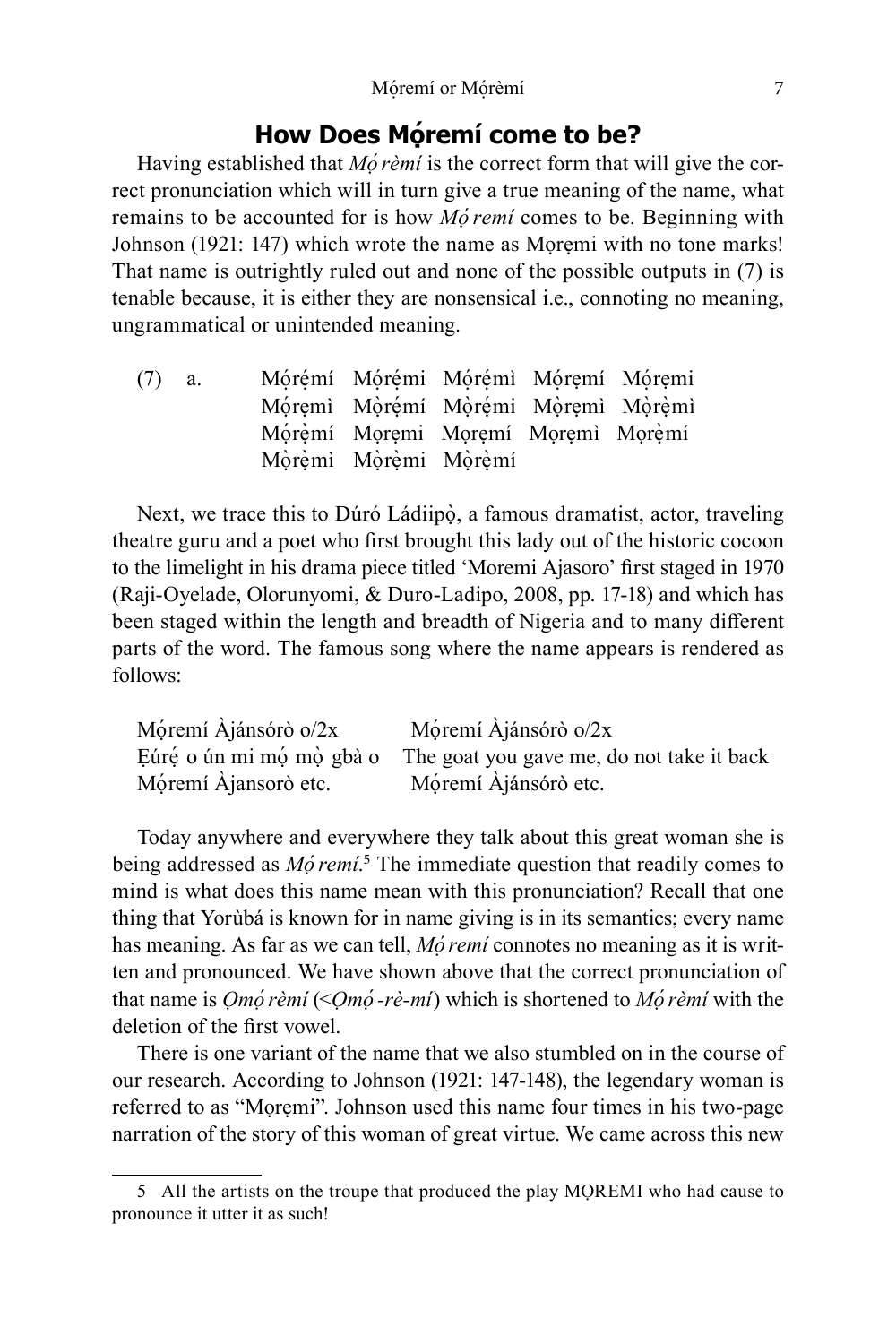version for the first time and was wondering if it could be a corrupt form of Moremi or another name entirely. Appealing to morpholoy and semantics seem to have no support for a name like this. However, if we go into a diagnosis of the name as done to "Móremí", we may claim that "Moremi" also originates from *Ọmọ́re ̣ ̀mí ní ẹkún* 'child has avert me of weeping" which is shorten to *Mo<sup>'</sup>re mi*. This hypothesis may actually be on the right track. However, we drop the idea because this is the only instance where we come across this in the literature.

## **"Mọ ́remí": A Case of Language change?**

It will not be out of place to take the case under review through the lens of Historical Linguistics and explore the possibility of an explanation that will be based on language change to reveal why Mórèmí has changed to Móremí. Language change like language variation, which is a branch of Historical Linguistics is usually attached to time. In other words, language is said to be subject to change over time; such change, over time, can be chronological (O'Grady & Archibald, 2009, p. 246). Another thing that has often been discussed is direction of change. What has not been mentioned is whether the change is positive or negative? By being positive or negative we mean if the change that a language undergoes over time is desirable or not. It can be rightly asserted that language change positively or negatively may begin with one person or a group of persons among the community of native speakers of such language. In what we have presented above, we have shown that the change in the name, Mórèmí is due to wrong pronunciation from tonal melody of the song produced by Dúró Ládípọ̀ Theatre Group where the name has been projected to the outer world, thus it has been corruptly and wrongly pronounced as *Mọ́remí* even among most Yorùbá speakers, including people from Central Yorùbá dialects where Ifè is situated. We consider this as a negative change. There are other such corrupt changes over time. For example, only very recently, through radio and television that we got to know that the proverb:

 $(8a)$  Kí ni o rílóbè What Foc 3sg see in-soup that-3sg use tóo fi warú sówó take-locust beans in-hand? 'What is it that you see in the soup that makes you take locust beans in your palm'?

Which many grew up to know is wrong, and that the actual correct form is what is presented in (8b).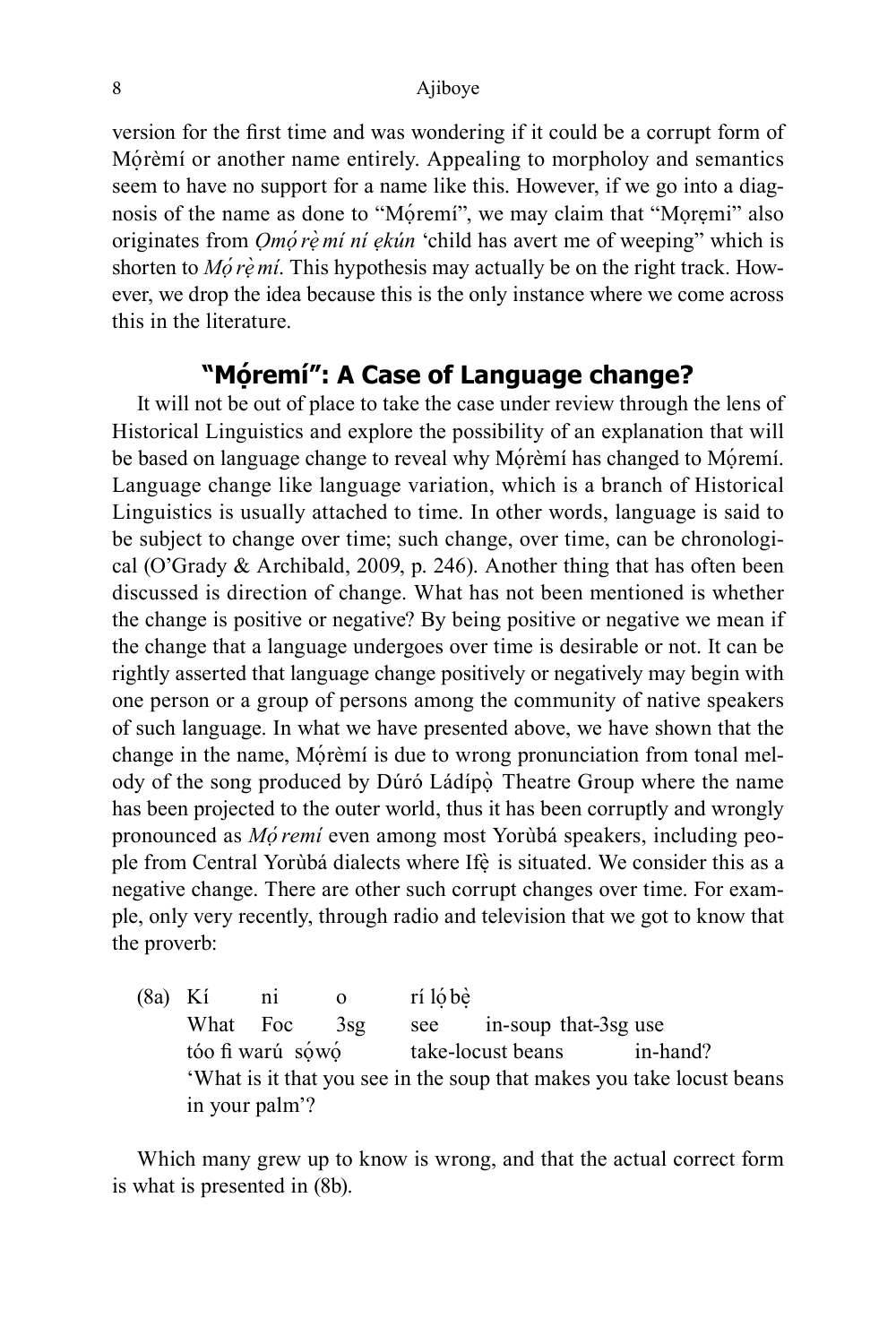(8b) Kí ni o rí lóbè tóo fi What Foc 3sg see in-soup that-3sg use hold waaru ọwọ<br>back hang hand 'What is it that you find in the soup that makes you hold back your hand?'

The irony of it all is that such change must have started from one or two people and spread to others and before you know it, it has become the acceptable form, and no one questions the sensibility or otherwise of the entire sentence. It is now that we know that the form in (8a) makes no sense when compared to the form in (8b); *waaru ọwọ́* is an hesitance that will occur when the person eating sees something strange in the soup rather than *warú sọ́wọ́ ,* which if indeed is intended will be difficult to accomplish considering is the fact that *irú* is almost always grinded before added in the soup and where the one that is not grinded is added, they are scattered in the soup such that it will be difficult if not impossible to gather and put in the palm of the eater.

How about the underlined word in (9)?

(9a) Owó aṣọ yẹn kò gara. Money cloth that not ??? 'The money for that cloth is not costly'

That is what we hear Yorùbá program presenters on 92.9 fm say very often instead of:

(9b) Owo aṣọ yẹn kò ga ju ara lọ Money cloth that not tall surpass body go 'The money for that clothe is not costly (beyond one's capacity)'

Again, whereas the form in (9a) continues to gain acceptability, nobody is looking at the components of the word *gara: ga + ara* which will not bring any meaning close to what is intended. What (9a) lacks is *jù*. In other words, *ga* cannot take *ara* as a direct object. It is *jù* that can. Consider the following:

| (10)<br>a. | Adé ju Olú                | 'Adé surpasses Olú'         |
|------------|---------------------------|-----------------------------|
| b.         | Adé jù mí                 | 'Adé surpasses me'          |
| C.         | Adé ga ju Olú             | 'Adé is taller than Olú'    |
| d.         | Owó așo yen ga jù ní tèmi | The cloth is too costly for |
|            |                           | me'                         |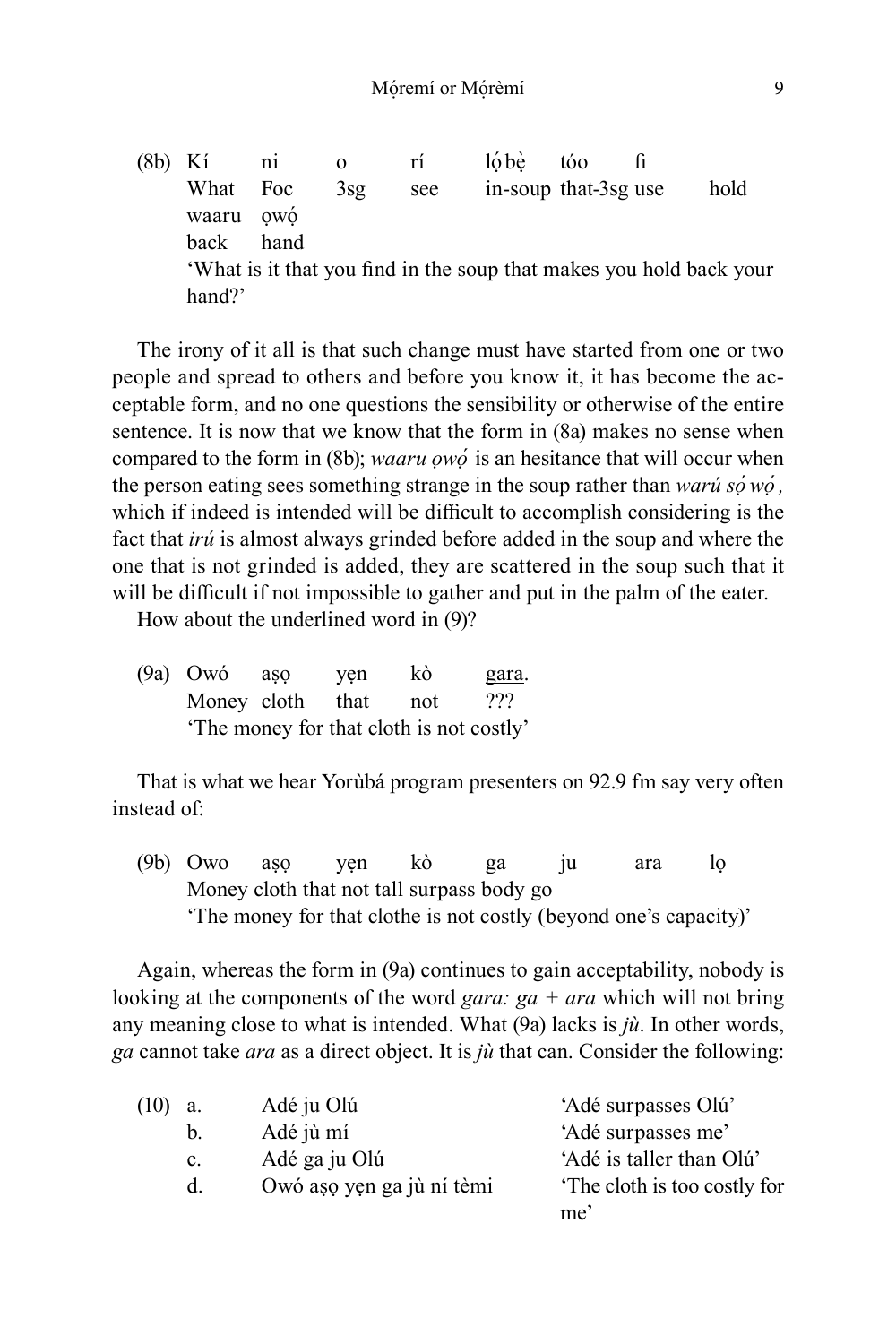e. Owó aṣọ yẹn ga ju ara lo.'The cloth is too costly for me to bear'

To recap, the point that is being made here is that certain undesirable changes occur in language, which within a short time, enters the lexicon, of a language or the grammar. Such is the case of *Mọ́remí* that is under review here which has displaced the correct form, Mórèmí.

One important thing that is also paramount to Historical Linguists is the regularity of change. This is what informed neogrammarians like Karl Brugmann, Berthold Delbrück, and August Leskien among others to develop *'the Regularity Principle' or 'Neogrammarian hypotheses'.* Whereas a change that follows a definite pattern is said to be regular, a change that is arbitrary in nature will be termed 'irregular' (Campbell, 2006). Finally, the change can be phonological, lexical, or syntactic. In this paper, we have focused on one lexical item which is *Mọ́rèmí*. So, the change witnessed in this single lexical case cannot be said to display regularity in any way.

## **Is Mọ ́rèmí from Ọ ̀ fà: Evidence from the very name?**

The final point we would like to make is in relation to the name *Mọ́rèmí* and the place of origin of its bearer. Already, it has been established that *Mó rèmí* is not from Ilé-Ifè. It has equally not been disputed that *Mó rèmí* hails from  $\dot{O}$  fà. In the play, that depicted her attributes, it confirmed that she was from  $\dot{\text{O}}$  fà. However, between the name, *Mo<sup>'</sup>rèmi*; the bearer and her place of origin is the question of whether the  $\dot{O}$  fà people so-name their child *Mo<sup>rèmi*.</sup> We have demonstrated that *Omo<sup><i>i*</sup> $\vec{r}$ *èmí* is a name common among the Central Yorùbá (Ifè, İjèsà, Èkìtì, Àkúré and Mòbà) people. Surprisingly, Prof S.O. Bíòbákú in Adelegan (2009: 113) erroneously claims that: *Moremi* sounds suspiciously like Mariam (or Mary)…' He goes further to link the sacrificed son of *Mọ́rèmí* to Jesus Christ in the bible. Our point is this. While Bíòbákú could not have been right, it only further confirms that the name has not been correctly pronounced. The most likely conspiracy theory will be that *Mọ́rèmí* might not be the original name of this heroine woman before she got to Ilé-Ife. But when she got to Ilé-Ife she was nicknamed *Mo rèmi* because of her beauty. Unfortunately, such conspiracy theory cannot hold water.

## **Conclusion**

In this short paper, we have dwelt on one issue which revolves round a renowned woman in Yorùbá history, Mórèmí, whose name rings bell from far and near, focusing on the etymology of the name. Drawing examples from the Central Yorùbá dialects and Standard Yorùbá, We have been able to establish